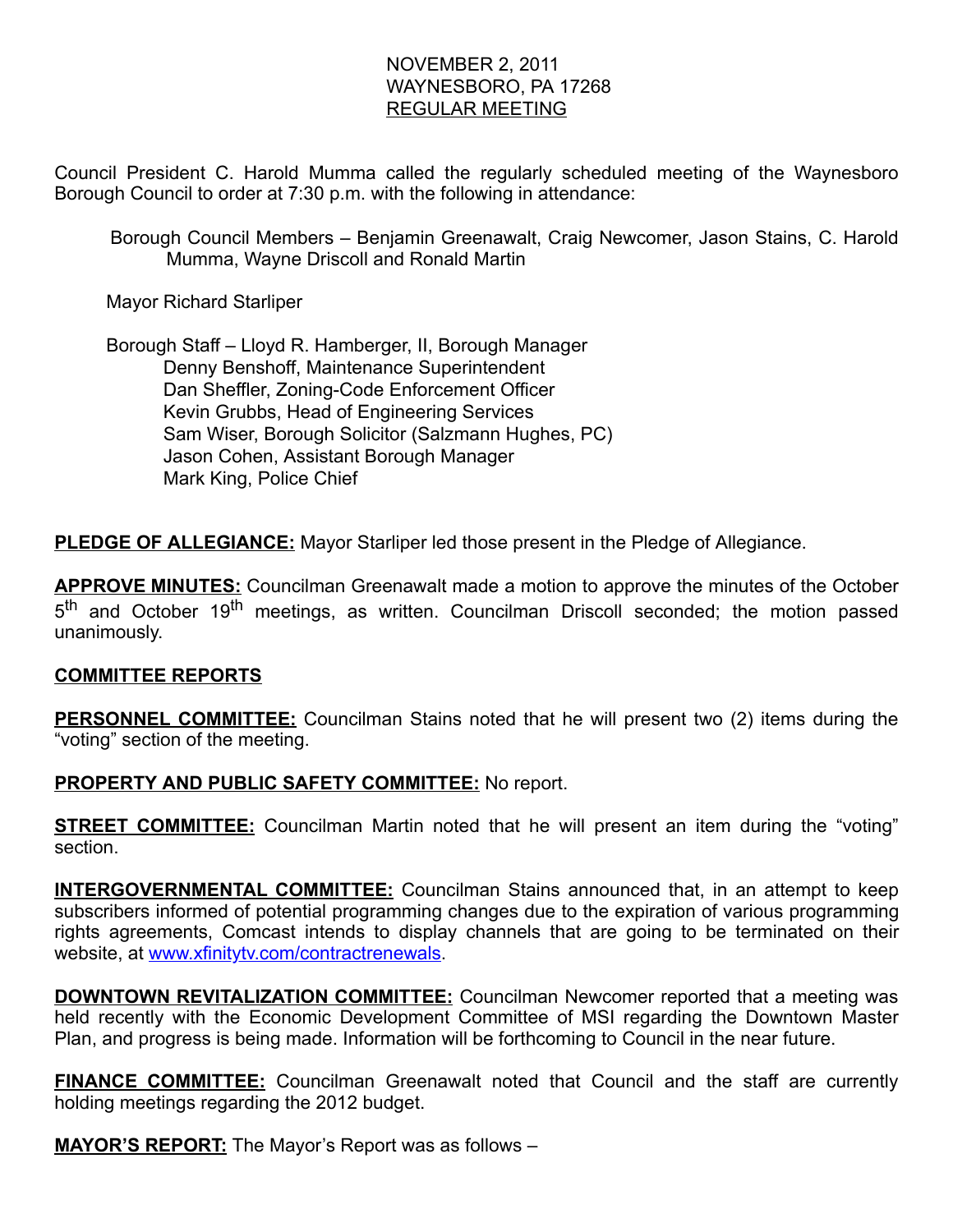"On October 20<sup>th</sup>, along with Borough Manager Hamberger and Councilman Mumma, I attended the Greater Waynesboro Chamber of Commerce's Banquet.

On October 28<sup>th</sup>, along with Chief King, I attended the Fall Task Force Breakfast in Chambersburg.

On November 1<sup>st</sup>, I attended the WTC Artifact meeting. Plans are coming together for the unveiling of the 9-11 Tribute, which will be at Red Run Park (sometime next year)."

Mayor Starliper added that, over the weekend he and Emergency Management Coordinator Hans Bader fielded numerous telephone calls regarding power outages (due to the storm). He wanted to make the public aware that various divisions of West Penn Power from outside the local area were called in to assist Waynesboro; and their assistance was greatly appreciated. Mr. Starliper also noted his appreciation to EMC Bader.

In addition, Mayor Starliper thanked Chief King and Sergeant Bock for their gratis work on installing a 48'x8' "cage" in the storage garage for the Police Department's use. This will enable them to remove the records currently stored in Borough Hall's attic, thereby eliminating safety concerns regarding increasing weight of the material on a deteriorating floor.

**SOLICITOR'S REPORT:** Solicitor Wiser reported on a proposed Bill on the Governor's desk which will increase the bid limits from \$10,000 to \$18,500 and telephonic quote regulations from \$4,000 to \$10,000 – it also includes an automatic CPI increase each year. He noted that these changes will be beneficial to municipalities, and is a step in the right direction.

## PUBLIC COMMENT - ITEMS ON AGENDA: None.

VOTING ON ITEMS FROM COMMITTEE REPORTS: Councilman Stains made a motion to approve a position reclassification for Vicky Grubbs to salary level 6A, effective the next full pay period. Councilman Martin seconded; the motion passed unanimously.

Councilman Stains made a motion to appoint Larry Carson as a member of the Waynesboro Fire Police. Councilman Greenawalt seconded; the motion passed unanimously.

Councilman Martin made a motion to approve a handicapped parking space request for 120 E. Second Street. Councilman Stains seconded; the motion passed unanimously.

#### UNFINISHED BUSINESS

CONSIDER ORDINANCE RE: COMPACT CAR PARKING FOR ADOPTION: Kevin Grubbs noted that Borough Council authorized advertisement of the proposed amendment to Ordinance No. 688 regarding compact car parking at 47 W. Main Street (specifically, the first metered parking space beginning 13' west of the Mulberry Avenue mid-block crosswalk and continuing 17.5' west on the north side of W. Main Street). The proposed ordinance was duly advertised in The Record Herald, and was presented for Council's consideration at this meeting. Councilman Greenawalt made a motion to adopt the proposed ordinance, as presented. Councilman Driscoll seconded; the motion passed unanimously.

#### NEW BUSINESS

**BOROUGH PENSION MODIFICATION TO COMPLY WITH NEW IRS REGULATIONS: Mr.** Hamberger noted that this item was mentioned to Council at a previous meeting, and the Solicitor has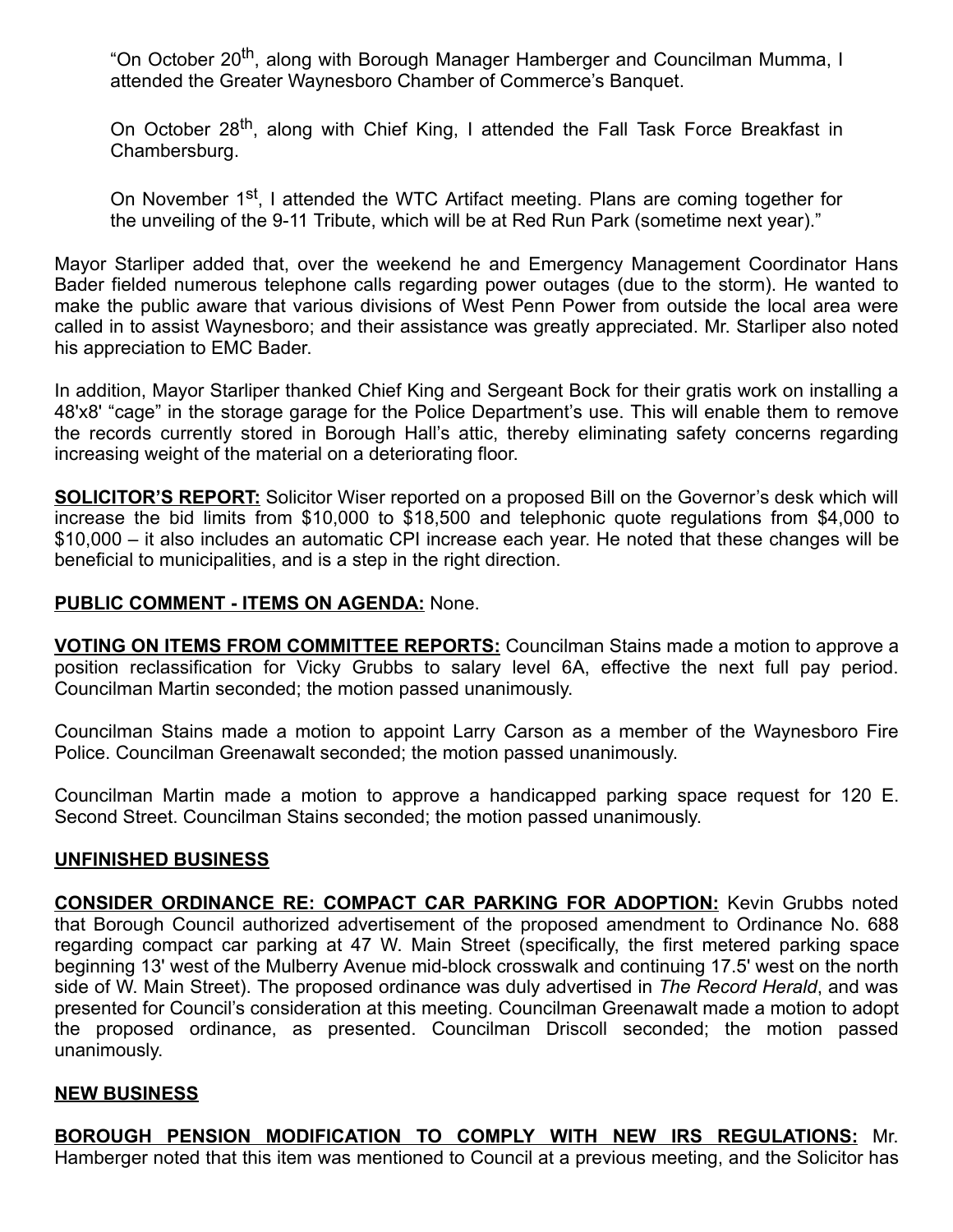since prepared proposed ordinances required to bring the Borough's pension plans into compliance with IRS regulations by January 1<sup>st</sup>. (It was clarified that the pensions are not changed in any way by these modifications.) Councilman Martin made a motion to authorize advertisement of the proposed ordinances for adoption. Councilman Greenawalt seconded; the motion passed unanimously.

**BOROUGH FLOOD ZONE ORDINANCE (TENTATIVE TIMETABLE):** Solicitor Wiser reiterated that the federal government did a new flood insurance study for the Borough of Waynesboro and refined their flood maps. As part of that, they are requiring that certain provisions be included in the local municipal ordinance in order for them to issue flood insurance for the entire community. If these requirements are not met, no flood certificates will be issued (which means that no one would be able to obtain financing in order to purchase a house in the Borough of Waynesboro). State (PEMA) reviews and federal (FEMA) reviews are required – and the Borough has received written state approval and a verbal approval by the federal government. Accordingly, the proposed ordinance needs to be acted on by 01/18/12. Essentially, Council will be adopting the stand-alone Floodplain Ordinance and amendments to the Subdivision/Land Development Ordinance and Zoning Ordinance (where the stand-alone Floodplain Ordinance is referenced). The proposed ordinance will be forwarded to the Waynesboro Planning Commission and the Franklin County Planning Commission for review, it will be advertised twice in The Record Herald, a public hearing will be held, and Council will take action at their first meeting in January. No further action is required of Council at this point in time.

Councilman Driscoll asked if there are any particular items mandated which are of major concern. Solicitor Wiser stated that various criteria has become more stringent because of the amount of flood insurance claims/pay-outs as a result of the natural events which have occurred recently. Kevin Grubbs added that, within the Borough, there is only a very small residential area within the floodplains.

**QUINCY TOWNSHIP FIRE AGREEMENT:** Mr. Hamberger noted that the agreement with Quincy Township for fire protection has elapsed. A meeting was held with Quincy Township representatives, and an agreement was tentatively reached based on the same terms and conditions as the previous agreement. Specifically, the Township would pay a base fee of \$7,500 and per-incident fees based on applicable hourly rates for equipment and manpower. The proposed agreement has been forwarded to Quincy Township, and the Borough is awaiting their approval.

# PUBLIC IN ATTENDANCE - NON-AGENDA ITEMS:

Christopher Unger, 612 Vista Court - Mr. Unger explained to Council that the Rotary Club is considering applying for a variance for the sign located outside the Waynesboro Chamber of Commerce office, which is in need of replacement. They are considering the possibility of upgrading the sign to a color LED sign, which would be able to display color photos and graphic images. The sign is a public service provided by two non-profits (Chamber of Commerce and the Rotary Club), and is utilized regularly by 15-25 non-profit organizations to display information to the public everyday. The Rotary Club is requesting that Borough Council consider waiving the \$375 fee required for a variance/appeal. Councilman Driscoll, also a Rotary Club member, noted that he designed the original sign; and he commended the Rotary Club board for their initiative in deciding to replace the sign with updated technology. Councilman Newcomer made a motion to waive the \$375 fee, based on the many things the Rotary Club does for the community. Councilman Driscoll seconded. It was noted that fees of this nature have been waived in the past. The motion passed unanimously.

Darwyn Benedict, 11247 Orchard Road - Mr. Benedict noted that he came before Council this summer, a site visit was held, and Council agreed to a proposal for modifications to the traffic pattern and several parking spaces on the Rotary parking lot near his property. To date, however, the hatch work painting (and the addition of two parking spaces for an adjacent residence on Second Street)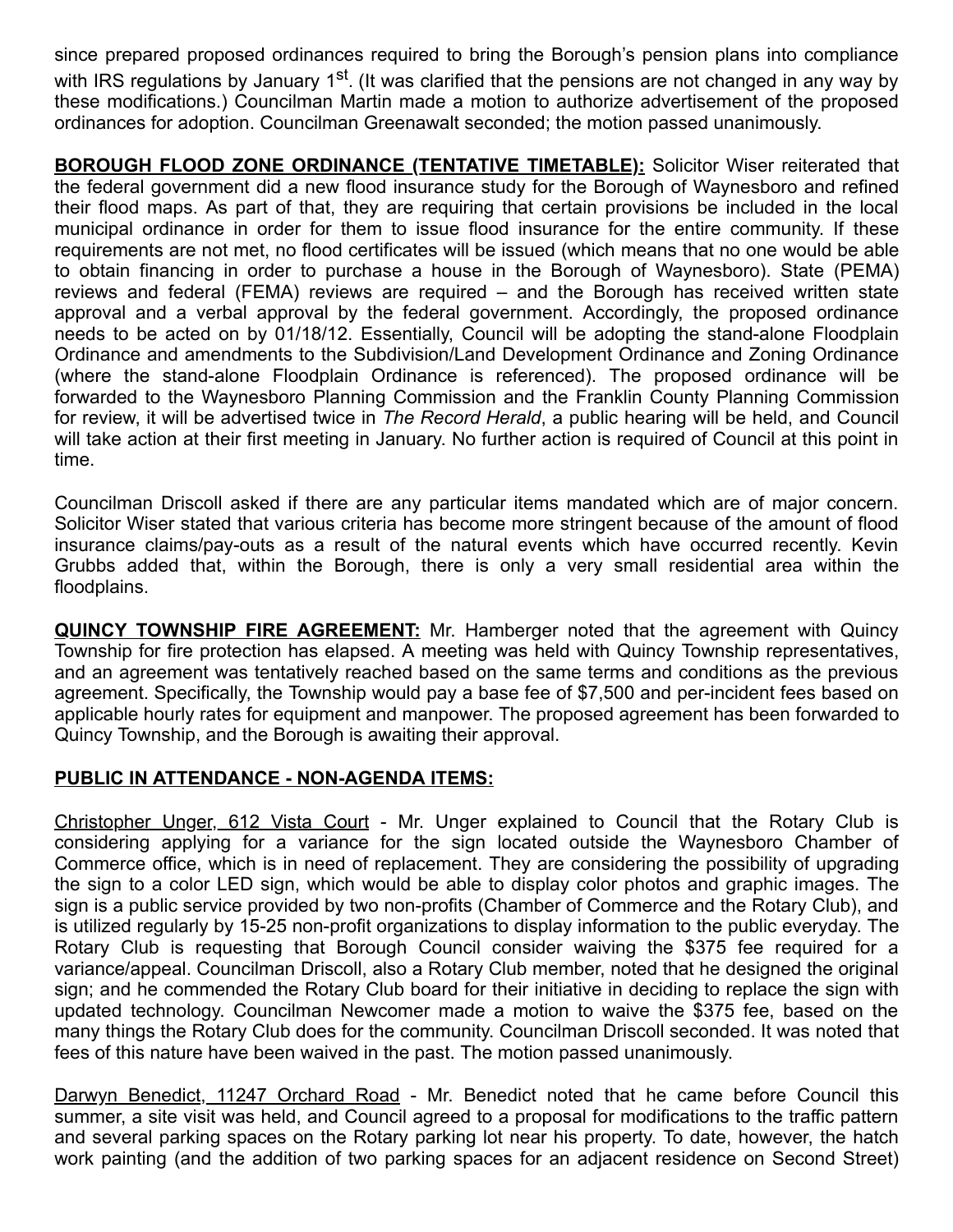have not been done by the Borough; and he requested permission from Council to do the painting himself. Councilman Martin asked, since the work hasn't been done yet, have there been any issues with truck access at this location? Mr. Benedict replied that it is a "constant hassle". Mr. Benedict noted he is aware that the Borough is busy with other projects; and this would save the Borough money, if they don't mind him doing the work. Mr. Hamberger noted that he couldn't recall Council's final decision on the matter, and suggested that the minutes be reviewed. He added that "the Borough doesn't like other people painting on our property".

Mr. Benedict suggested that there are "double standards" in the Borough, and distributed pictures to each councilman. The pictures, of two (2) individuals painting at the handicapped parking space in front of his property on Main Street, were taken on Columbus Day. He noted that the individuals informed him they were hired by Ronnie Martin. Mr. Benedict stated that he walked around to every other handicapped parking spot in town, and discovered there is not another one painted like this one. Mr. Benedict reiterated comments his brother (Michael Benedict) made at a previous meeting regarding "somebody picking" on him at this location with regard to the crosswalk, parking and closing down parking to the rear of the business. He feels it is unfair that he can't get Council's permission to paint at the Rotary parking lot (which was approved by Council) to help his tenant, and "someone else" can do it on their "own whim". Councilman Martin admitted he paid for it, adding that it was discussed and approved by Council. He stated that he "brought it up and I told you I was going to do it and pay for it; everybody was aware of it and I had a showing of hands". He clarified that he wanted to take care of this particular location because of the problems that have occurred there in the past.

Kevin Grubbs stated that the matter was discussed several months ago in two (2) Street Committee meetings. At the time, the handicapped spaces had already been painted on the Square by the state as part of the ADA regulations ... and the Borough should have the handicapped spaces visually marked by signs and the symbol in the parking space area. At the time, it was noted that the template would need to be purchased (\$150-\$200), as well as blue paint. Mr. Martin had offered to paint at this location when he got his buildings done, as an example for future purchase of the template and paint. Painting of additional locations went on the "back burner" because of other projects the Borough is currently involved in.

In addition to discussion at the Street Committee meetings, Councilman Martin added that it was also "brought up in the Council". Mr. Martin noted he doesn't know if it is in the minutes, but "we did discuss it in Council". He then stated that he "will do nothing more ... I will not do anything again and donate it to this Borough ... never. I've done a lot of things since I've been on this board ... it won't happen again." President Mumma noted that Council doesn't want to create a double standard. Councilman Martin stated that this was discussed as "a handicapped parking thing", and what Mr. Benedict is talking about (on the Rotary parking lot) is different. He stated to Council that "you were made aware of it – all of you – and you all said, go ahead, it's alright, it's not costing the Borough anything". He added, "I don't think you'll find it in the minutes, but we did talk about it in this Council". Councilman Newcomer stated that if Council talked about it, it would be in the minutes. Councilman Martin replied, "no, it's not in the minutes ... not everything gets in the minutes that we talk about".

Councilman Driscoll questioned if the company who did this work was a "professional asphalt labeler", and Mr. Martin replied "yes, and it meets all the ADA and everything else". It was also mentioned that Mr. Benedict had called the police when he discovered they were parked there illegally, even though they were working. Mr. Benedict noted that this proves an earlier statement he made that people will park as close as they can.

President Mumma instructed Kevin Grubbs and Denny Benshoff to get the painting done at the Rotary parking lot as soon as possible. Councilman Martin agreed ... "if we voted to do it, do it". Councilman Driscoll advised Mr. Benedict that one of the issues in this situation is that the Borough doesn't "know how you are planning actually to execute the work and we have to keep certain standards". Mr. Benedict agreed, but added that the Borough's standards may not have been followed when the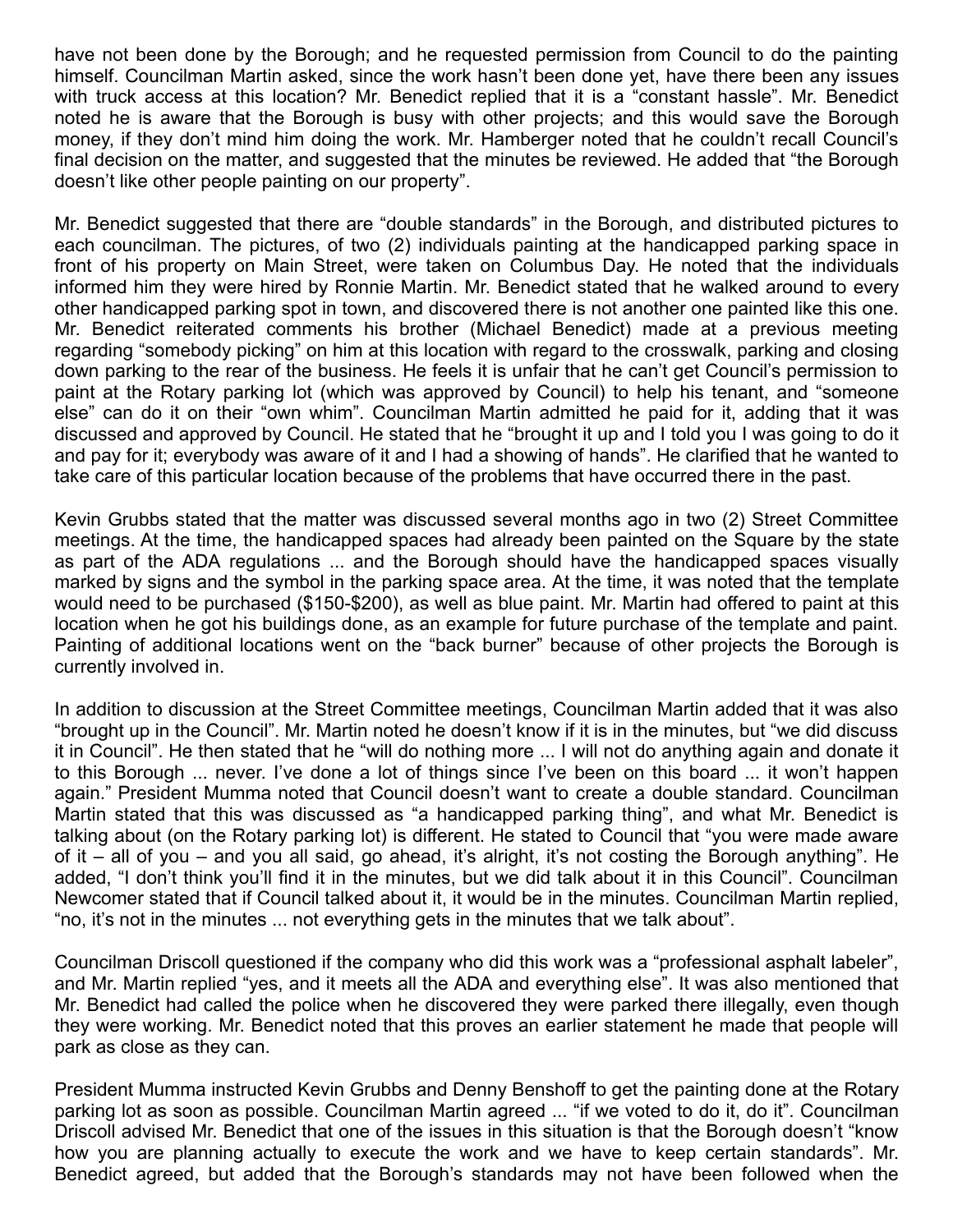painting was done on Main Street. President Mumma insisted that Council move on to the next item on the agenda.

## FOR INFORMATION ONLY

**UPDATE (STORM SEWER PROJECT):** Solicitor Wiser noted that he and the staff discussed this matter at their meeting last week. He stated that, with regard to the storm sewer project, there have been "a couple bumps in the road". One of the main updates is that the closing was granted a continuance until January (another continuance can be requested the next quarter, if necessary); and it is anticipated that the closing will actually be held in April.

Regarding design and construction, one of the main issues heard from the bidders was the uncertainty regarding rock in the area. Kevin Grubbs has discussed the possibility of doing borings or samplings with the engineers, and three (3) proposals for the work have been received from various firms – the lowest of which was from Duffield Associates for \$6,000-\$8,000. Mr. Wiser explained that these are professional services (technical engineering), so they would not have to be bid. He requested Council's authorization of an additional engineering expense for this work, with this firm acting as subcontractors to our engineers. Mr. Grubbs then explained the scope of the work, adding that easements will need to be obtained from each affected property owner. He anticipates no problems with obtaining the easements, and he has already discussed the matter with them.

Councilman Martin made a motion to proceed with Duffield Associates' proposal for the necessary borings. Councilman Newcomer seconded; the motion passed unanimously.

Mr. Martin then asked about the alternative materials being considered for the project as a way to keep costs down. Mr. Wiser explained that the engineers are looking at some proposals in an attempt to reduce the overall project and bring it within the required budget. That being said, their proposed tentative schedule is to put the project out for bid in December, the bids would be due in mid-February, Council would award the bids in late-February, submit everything to PENNVEST in early-March, and move forward with the PENNVEST loan in mid-April. They continue to try to resolve the outstanding HOP issues.

**UPDATE (MEMORIAL PARK GRANT PROJECT):** Mr. Hamberger reported that the Borough has finally received authorization from the state with regard to the grant for the Memorial Park project. If it is feasible to get the work done yet this year, it will be done; however, if it is not feasible, it will be done as soon as possible in the spring.

**BUDGET MEETING:** Mr. Hamberger noted that Council will hold a budget meeting immediately following this meeting.

**PAY BILLS:** Councilman Stains made a motion to approve the payment of Voucher Lists dated 10/25, 10/26 and 10/27. Councilman Newcomer seconded; the motion passed unanimously.

COUNCIL AND STAFF COMMENTS: Councilman Driscoll shared a humorous anecdote with those present – several years ago he paid \$375 for a variance to exempt him from the requirement for two (2) off-street parking spaces for his business. He was grateful for the variance and continued on with the project, only to find that Council then changed the ordinance several meetings later and removed that requirement.

Councilman Martin requested that Council receive the year-to-date income and expense reports for the pool and golf course. Mr. Cohen noted that he will email those to Council members the following day. Mr. Hamberger added that he plans to "wrap up" the General Fund at the next meeting; and the